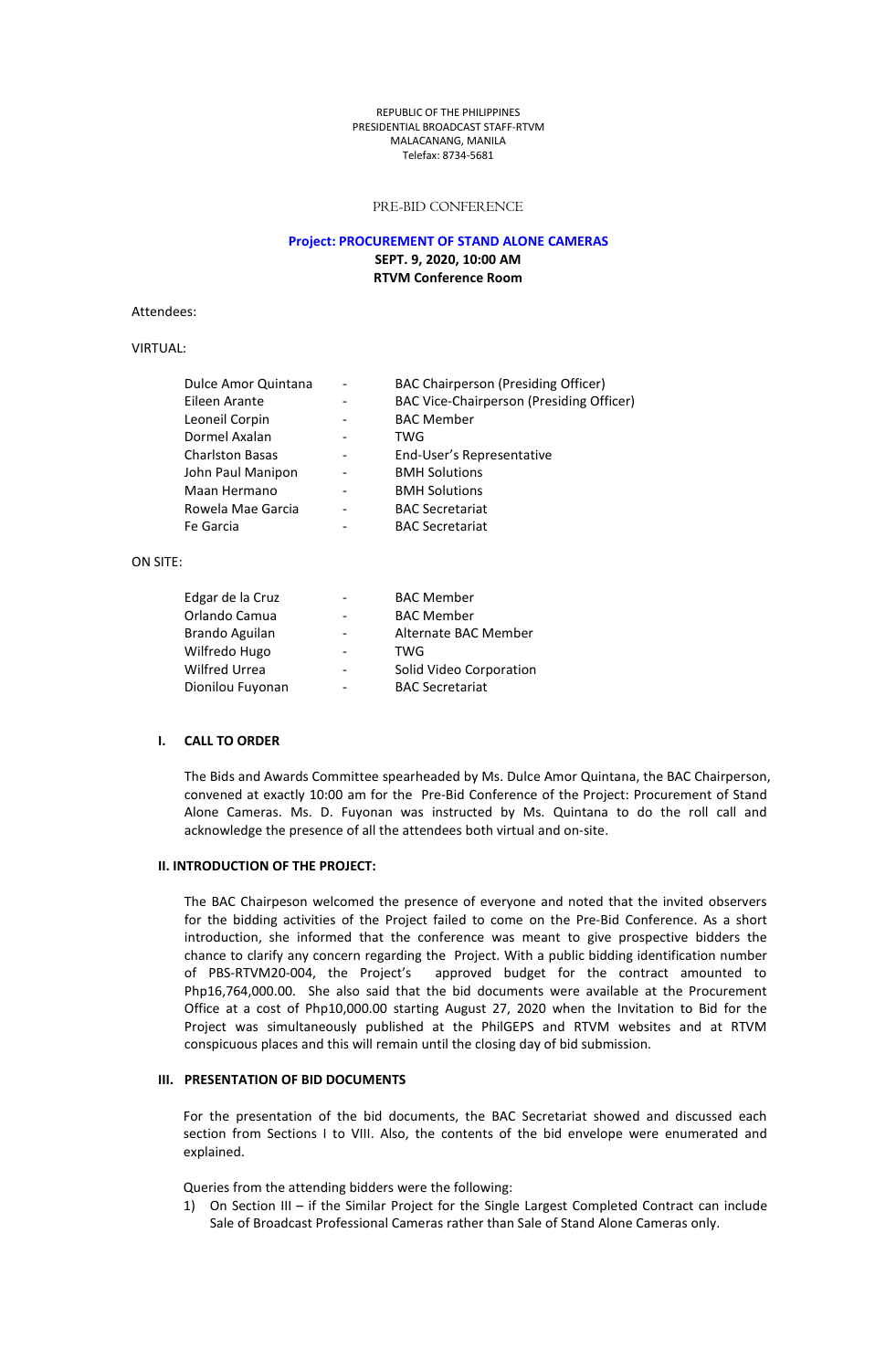The BAC replied that this appeal shall be discussed and resolved by the Committee and should there be amendment, a Bid Bulletin shall be issued to this effect.

- 2) On Section VII
	- a) Item 1.2 Specification "Fits Pro Video Camcorder, Quick Draw Design  $-$  if this specification refers to ease in attaching and detaching the Rain Slick and Dust Cover.

The BAC and TWG affirmed the bidder's interpretation to this specifications.

b) Item 1.3 Camera Mounted 16Wh Bi-Color SMD/LED Video (Black) – the bidder informed the recent discontinuance of the unit's version as cited on the bidding documents. Instead, a higher version is on the market with the additional specification of B1-Color plus RGB. The bidder made an appeal if this can be considered by the BAC.

The BAC and TWG agreed with the bidder's information of the unit's discontinuance in the market and the higher version is acceptable because of its enhanced specification of B1-Color plus RGB.

c) Item #2 ENG Shoulder-Mount Camera System – the bidder inquired if the item does not require dongles like in 1.8 item since it specified for High End ENG Camera Recorder with HDR Acquisition and RTSP/RTMP.

The BAC and TWG replied that there was no requirement for the provision of dongles for Item #2.

d) Item 2.1 HD Color Electronic Viewfinder (EVF) specification "Color LCD Resolution: 920,000-dot – the bidder informed that the specified resolution was already discontinued, instead a 2,760,000 dot resolution is available on the market.

The BAC and TWG, convinced that with a higher resolution available, this would be a better and a higher end accessory of the camera, so they conceded to accept this amendment.

e) Item 2.6 Camera Mount Bicolor 16Wh LED Mini Light/Power Bank (Black) – the bidder inquired if just like Item 1.3 the specification B1-Color plus RGB would be acceptable.

Again, the BAC and TWG agreed to include this as part of the amendment since this is an enhanced specification of the item.

f) Item #3 2TB Modular Memory Storage Bridge – the bidder appealed if the 5" size of the Color TFT LCD canbe replaced with 2.5" since the former was likewise discontinued in the market. According to the bidder, if his appeal would be considered, there would be no need for Item 3.1 Memory Card Modules and Item 3.2 Bridge Pellet Module but instead Item #3 would need for adapters. The bidder also informed that the cost of the 2.5 Color TFT LCD is cheaper.

The BAC and TWG replied that the body needs to discuss and resolve the bidder's appeal and have to check on the suitability and costing of the item.

3) On Partial Delivery and Partial Payment – the bidder asked if partial delivery and partial payment shall be allowed.

It was informed that partial delivery may be allowed but payment shall only be made upon final acceptance of the project by the Head of the Procuring Entity.

4) On Units' Brochures/Literature – the bidder queried if only manufacturer's brochures shall be accepted as attachment to Technical Specifications.

It was clarified that as long as the literatures provided are legitimate, and in the absence of brochures, provision of a link wherein the BAC and TWG maybe able to cross reference the offered units' specification shall be accepted.